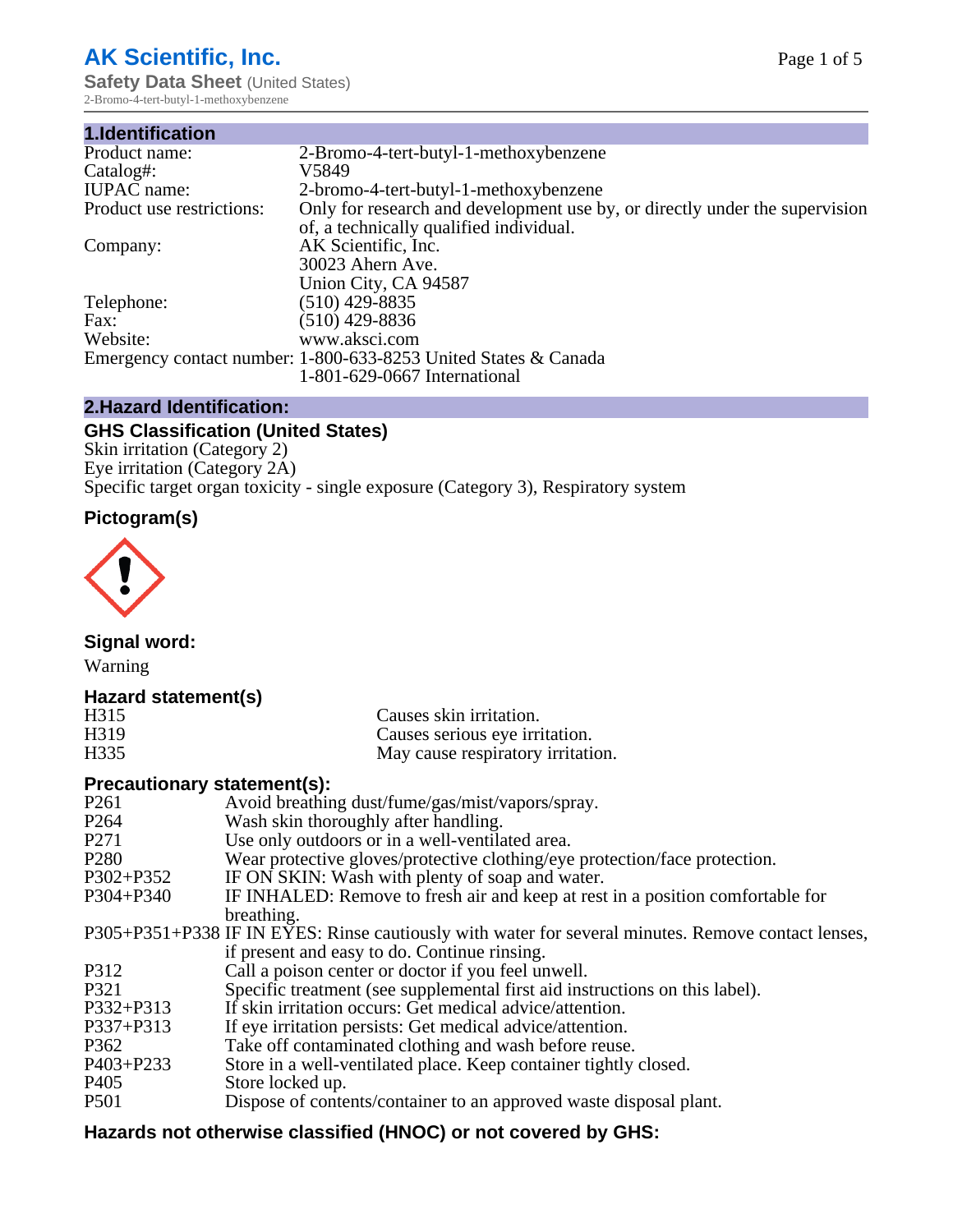#### None

#### **3.Composition/Information on Ingredients**

Synonyms: Not available. CAS#: 41280-65-3 Purity: 98% (GC)<br>EC: Not available with the set of the set of the set of the set of the set of the set of the set of the set of the set of the set of the set of the set of the set of the set of the set of the set of the se Not available.

# **4. First Aid Measures**

**General Information:** Immediately remove any clothing contaminated by the product. Move out of dangerous area. Consult a physician and show this safety data sheet.

**Inhalation:** Move person to fresh air. If not breathing, give artificial respiration. If breathing is difficult, give oxygen. Obtain medical aid.

**Skin contact:** Immediately flush skin with running water for at least 15 minutes while removing contaminated clothing and shoes. Wash clothing before reuse. Obtain medical aid immediately. **Eye contact:** Immediately flush open eyes with running water for at least 15 minutes. Obtain medical aid immediately.

**Ingestion:** Do NOT induce vomiting without medical advice. Rinse mouth with water. Never administer anything by mouth to an unconscious person. Obtain medical aid immediately.

**Most important symptoms and effects, both acute and delayed:** No further information available. Please see sections 2 and 11.

**Indication of any immediate medical attention and special treatment needed:** No further information available.

## **5. Fire Fighting Measures**

**Suitable extinguishing media:** Use water spray, dry chemical, carbon dioxide, or chemical foam. **Specific hazards arising from the chemical:** Carbon oxides, Hydrogen bromide.

**Advice for firefighters:** As in any fire, wear a NIOSH-approved or equivalent, pressure-demand, self-contained breathing apparatus and full protective gear. During a fire, irritating and highly toxic gases may be generated by thermal decomposition or combustion.

## **6. Accidental Release Measures**

**Personal precautions, protective equipment and emergency procedures:** Wear protective equipment and keep unprotected personnel away. Ensure adequate ventilation. Remove all sources of ignition. Prevent further leak or spill if safe to do so. For personal protective equipment, please refer to section 8.

**Environmental precautions:** Do not let product enter drains, other waterways, or soil.

**Methods and materials for containment and cleaning up:** Prevent further leak or spill if safe to do so. Vacuum, sweep up, or absorb with inert material and place into a suitable disposal container. Consult local regulations for disposal. See section 13 for further disposal information.

## **7. Handling and Storage**

**Precautions for safe handling:** Avoid contact with skin, eyes, and personal clothing. Wash hands thoroughly after handling. Avoid breathing fumes. Use only with adequate ventilation. Wear suitable protective clothing, gloves, and eye/face protection. Keep away from sources of ignition. Minimize dust generation and accumulation. Keep container tightly closed. Open and handle container with care. Do not eat, drink, or smoke while handling.

**Conditions for safe storage, including any incompatibilities:** Store in a tightly-closed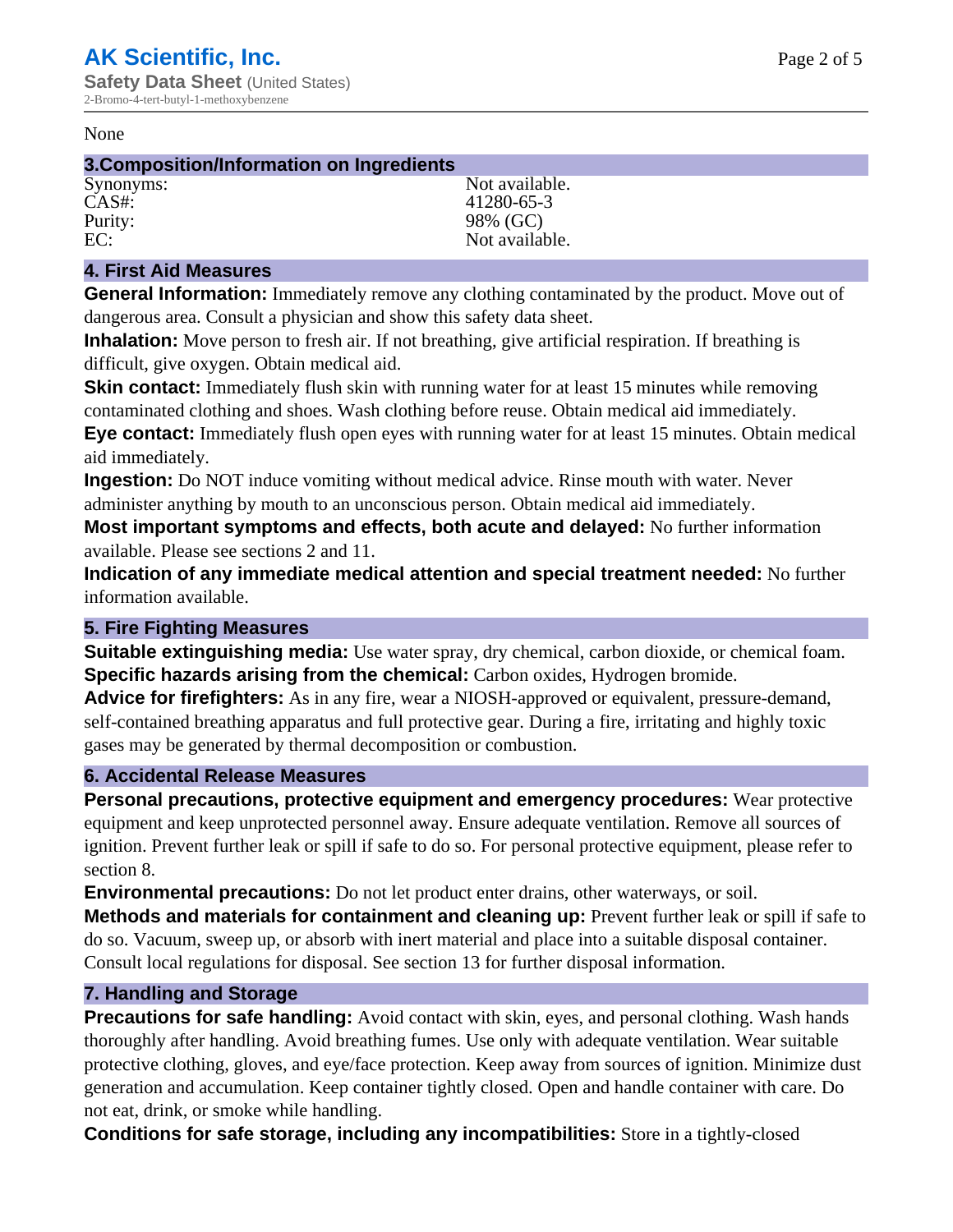container when not in use. Store in a cool, dry, well-ventilated area away from incompatible substances. Keep away from sources of ignition.

#### **8. Exposure Controls/Personal Protection**

#### **Exposure limits:**

| <b>OSHA PEL:</b>  | Not available. |
|-------------------|----------------|
| NIOSH REL:        | Not available. |
| <b>ACGIH TLV:</b> | Not available. |

**Appropriate engineering controls:** Avoid contact with skin, eyes, and clothing. Wash hands before breaks and immediately after handling the product. Facilities storing or utilizing this material should be equipped with an eyewash fountain. Use adequate general and local exhaust ventilation to keep airborne concentrations low.

#### **Personal protection**

| Eyes:        | Based on an evaluation of the eye or face hazards present, wear chemical splash-resistant<br>safety glasses or goggles with side protection. A face shield may be appropriate in some |
|--------------|---------------------------------------------------------------------------------------------------------------------------------------------------------------------------------------|
|              | workplaces. Use eyewear tested and approved under appropriate government standards<br>such as OSHA 29 CFR 1910.133 or EU EN166.                                                       |
| Hands:       | Wear gloves selected based on an evaluation of the possible hazards to hands and skin,                                                                                                |
|              | the duration of use, the physical conditions of the workplace, and the chemical resistance                                                                                            |
|              | and physical properties of the glove material.                                                                                                                                        |
|              | Skin and body: Protective clothing must be selected based on the hazards present in the workplace, the                                                                                |
|              | physical environment, the duration of exposure, and other factors. No fabric can provide                                                                                              |
|              | protection against all potential hazards; therefore it is important to select the appropriate                                                                                         |
|              | protective clothing for each specific hazard. At the minimum, wear a laboratory coat and                                                                                              |
|              | close-toed footwear.                                                                                                                                                                  |
| Respiratory: | Respirators are not a substitute for accepted engineering control measures such as<br>enclosure or confinement of the operation, general and local ventilation, and substitution      |
|              | of less toxic materials. When respiratory personal protective equipment is appropriate                                                                                                |
|              | based on an assessment of respiratory hazards in the workplace, use a NIOSH- or                                                                                                       |
|              | CEN-certified respirator.                                                                                                                                                             |

| 9. Physical and Chemical Properties |                       |  |  |
|-------------------------------------|-----------------------|--|--|
| <b>Physical State:</b>              | Colorless liquid      |  |  |
| Molecular Formula:                  | C11H15BrO             |  |  |
| Molecular Weight:                   | 243.14                |  |  |
| Odor:                               | Not available.        |  |  |
| pH:                                 | Not available.        |  |  |
| <b>Boiling Point Range:</b>         | Not available.        |  |  |
| Freezing/Melting Point:             | Not available.        |  |  |
| <b>Flash Point:</b>                 | Not available.        |  |  |
| <b>Evaporation Rate:</b>            | Not available.        |  |  |
| Flammability(solid,gas):            | Please see section 2. |  |  |
| Explosive limits:                   | Not available.        |  |  |
| Vapor Pressure:                     | Not available.        |  |  |
| Vapor Density:                      | Not available.        |  |  |
| Solubility:                         | MeOH                  |  |  |
| <b>Relative Density:</b>            | Not available.        |  |  |
| Refractive Index:                   | Not available.        |  |  |
| Volatility:                         | Not available.        |  |  |
| <b>Auto-ignition Temperature:</b>   | Not available.        |  |  |
| <b>Decomposition Temperature:</b>   | Not available.        |  |  |
| <b>Partition Coefficient:</b>       | Not available.        |  |  |
|                                     |                       |  |  |

# **10. Stability and Reactivity**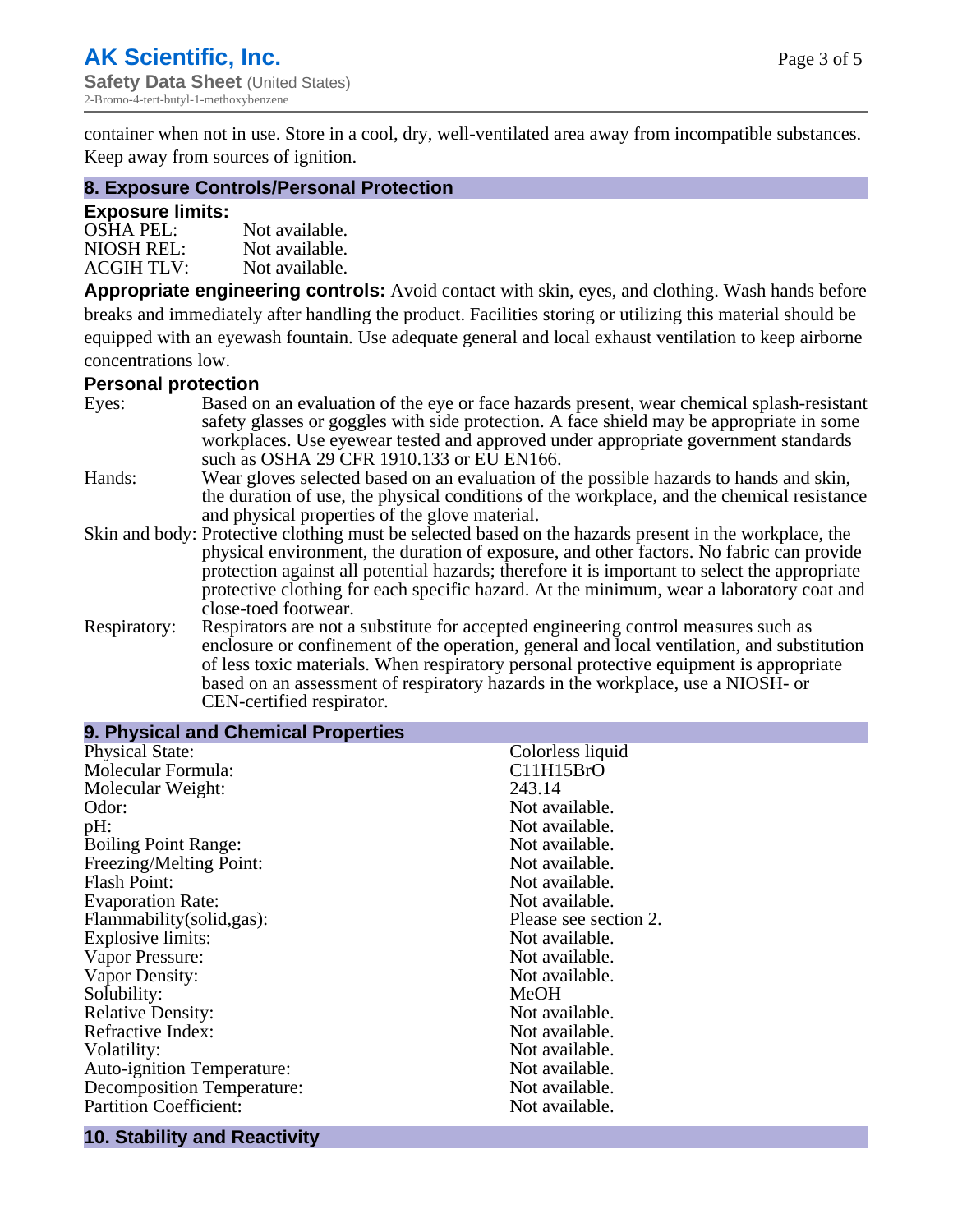| Reactivity:                         | Not available.                                       |
|-------------------------------------|------------------------------------------------------|
| Chemical stability:                 | Stable under recommended temperatures and pressures. |
| Possibility of hazardous reactions: | Not available.                                       |
| Conditions to avoid:                | Dust generation.                                     |
| Incompatible materials:             | Strong oxidizing agents.                             |
| Hazardous decomposition products:   | Carbon oxides, Hydrogen bromide.                     |
|                                     |                                                      |

#### **11. Toxicological Information**

| RTECS#                                         | Not available.                                      |
|------------------------------------------------|-----------------------------------------------------|
| Acute toxicity:                                | Not available.                                      |
| Routes of exposure:                            | Inhalation, eye contact, skin contact, ingestion.   |
| Symptoms related to the physical, chemical and | Skin contact may result in inflammation             |
| toxicological characteristics:                 | characterized by itching, scaling, reddening,       |
|                                                | blistering, pain or dryness. Eye contact may result |
|                                                | in redness, pain or severe eye damage. Inhalation   |
|                                                | may cause irritation of the lungs and respiratory   |
|                                                | system. Overexposure may result in serious illness  |

or death.

#### **Carcinogenicity**

| IARC: | Not classified.                                                                                      |
|-------|------------------------------------------------------------------------------------------------------|
| NTP:  | Not listed.                                                                                          |
| OSHA: | Not listed.                                                                                          |
|       | Acute toxic effects: Inflammation of the eye is characterized by redness, watering, and itching. Ski |
|       | inflammation is characterized by itching, scaling, reddening, or, occasionally,                      |
|       | blistering.                                                                                          |

| 12. Ecological Information     |                |
|--------------------------------|----------------|
| Ecotoxicity:                   | Not available. |
| Persistence and degradability: | Not available. |
| Bioaccumulative potential:     | Not available. |
| Mobility in soil:              | Not available. |
| Other adverse effects:         | Not available. |

#### **13. Disposal Considerations**

Disposal of waste: Chemical waste generators must determine whether a discarded chemical is classified as hazardous waste. US EPA guidelines for the classification determination are listed in 40 CFR 261.3. Additionally, waste generators must consult state and local hazardous waste regulations to ensure complete and accurate classification. Observe all federal, state and local regulations when disposing of the substance.

Disposal of packaging: Do not reuse containers. Dispose of as unused product.

| <b>14. Transportation Information</b> |                         |  |
|---------------------------------------|-------------------------|--|
| <b>DOT (United States)</b>            |                         |  |
| UN number:                            | Not hazardous material. |  |
| Proper shipping name:                 | Not available.          |  |
| Transport hazard class:               | Not available.          |  |
| Packing group:                        | Not available.          |  |
| <b>IATA</b>                           |                         |  |
| <b>UN Number:</b>                     | Not dangerous good.     |  |
| Proper shipping name:                 | Not available.          |  |
| Transport hazard class:               | Not available.          |  |
| Packing group:                        | Not available.          |  |
|                                       |                         |  |